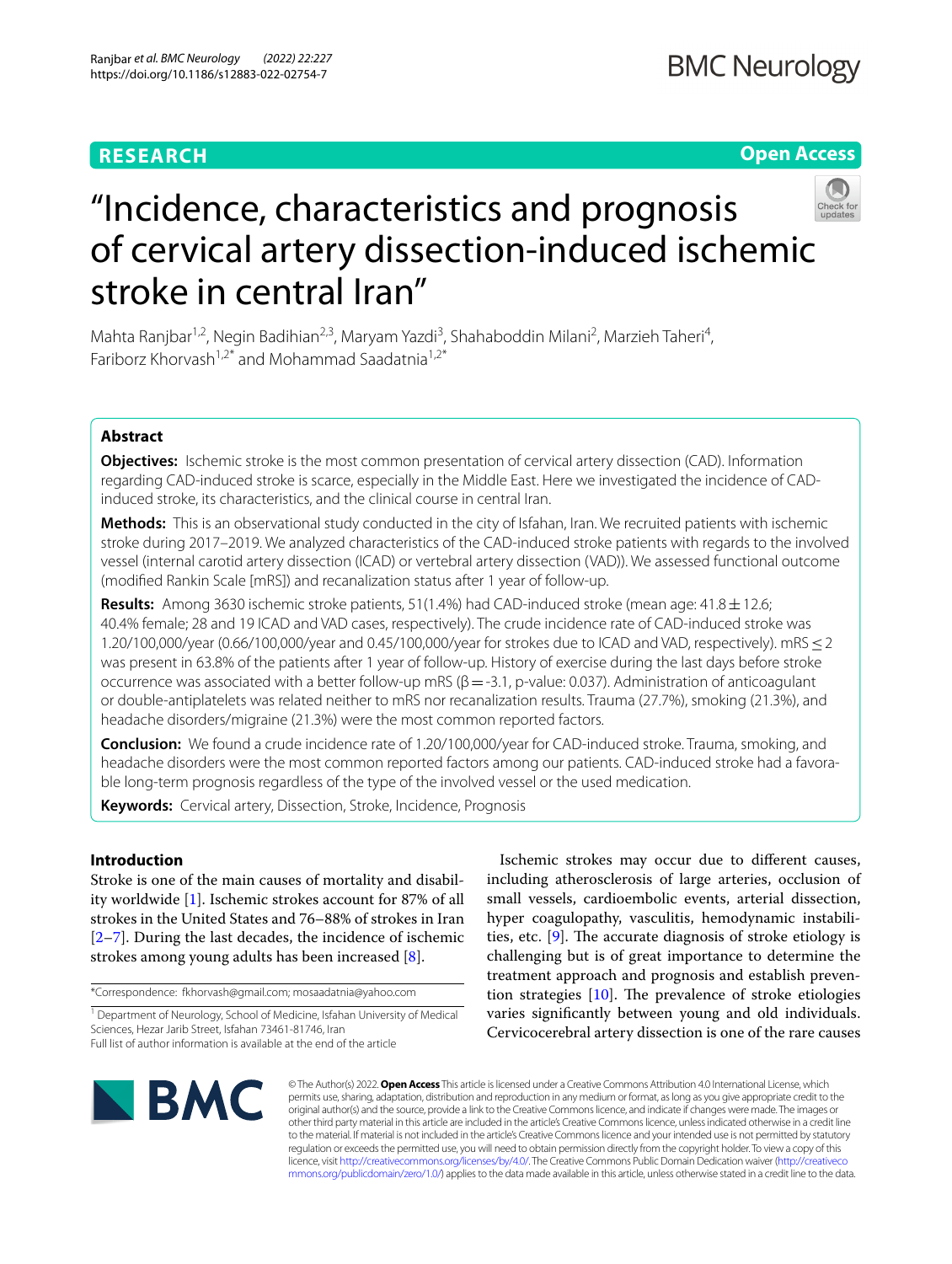of ischemic stroke in the older population but a major cause among young adults [[11](#page-8-0)].

Dissection is defned as the separation of arterial wall structural elements that will further form an intramural hematoma in the afected area [[12\]](#page-8-1). It would cause narrowing of the arterial lumen, decreased blood flow, increased chance of embolism formation, and consequently non-ischemic local symptoms [\[12,](#page-8-1) [13](#page-8-2)]. Cervicocerebral artery dissection can occur as an extracranial (cervical) or intracranial condition [[12\]](#page-8-1). Cervical artery dissection (CAD) is responsible for almost 10–25% of strokes in patients under 45 years [[10](#page-7-5), [12\]](#page-8-1). CAD may arise in internal carotid artery and with lower frequency in vertebral artery [\[14](#page-8-3)]. It may present with a wide range of symptoms including headache, neck pain, tinnitus, ataxia, nausea, Horner's syndrome, ischemic symptoms (e.g. stroke and transient ischemic attack (TIA)), and death [[15,](#page-8-4) [16](#page-8-5)].

It has been suggested that almost 67–77% of CAD patients experience ischemic stroke or TIA [\[10](#page-7-5)]. Due to the increased implementation of advanced and sensitive imaging and diagnostic tools, the diagnosis of CAD has been increased in recent years [\[10](#page-7-5)]. However, only limited studies have evaluated the incidence of CADinduced stroke. Moreover, most of the previous studies have been conducted in Western countries and there is a lack of studies evaluating this condition in the Middle East. No studies have evaluated the incidence of CADinduced stroke and its characteristics in Iran hitherto. Also, the management, treatment, and long-term outcome of this condition are areas of debate yet [\[10](#page-7-5), [17](#page-8-6)]. Hence, new epidemiological studies on the incidence, clinical characteristics and outcomes of CAD-induced stroke are needed [[12\]](#page-8-1). In the present study we aimed to investigate the incidence of CAD-induced stroke, its prevalence, characteristics, and the clinical course among Iranian patients for the frst time.

## **Materials and method**

#### **Study participants**

This is an observational study conducted from March 2017 to March 2019 in the city of Isfahan, Iran. Isfahan is the third most populated city of Iran, with a population of over 2 million, and is in the central region of Iran. In brief, we identifed all patients>18 years with a documented diagnosis of ischemic stroke admitted to the university and non-university hospitals in the city of Isfahan during the study period. Stroke was defned as an infarction in the central nervous system caused by ischemia based on clinical, pathological, or neuroimaging evidence suggesting a permanent injury  $[18]$  $[18]$ . The diagnosis of acute ischemic stroke was approved by 2 board certifed neurologists at each center after a thorough evaluation of symptoms and neuroimaging fndings. We further grouped patients into diferent subtypes of ischemic stroke. Ischemic stroke subtypes were defned according to the phenotyping system of ASCOD (A for atherosclerosis; S for small-vessel disease; C for cardiac pathology; O for other cause, and D for dissection) [\[11\]](#page-8-0).

We then retrieved patients with the diagnosis of CADinduced ischemic stroke (D1, potentially causal based on ASCOD grades for dissection) for further investigations [\[11](#page-8-0)]. CAD patients were diagnosed based on the symptoms and neuroimaging fndings of the presence of an aneurysmal dilatation (mural hematoma, long tapering stenosis, double lumen, an intimal fap or occlusion) $\geq$  2 cm above the carotid bifurcation, or a long tapering stenosis in the internal carotid or vertebral artery after recanalization [[17\]](#page-8-6). Written informed consents were obtained from all CAD-induced stroke cases and they were excluded from further analyses in case of lack of consent or unavailability of information. We followed up CAD-induced stroke cases for 1 year (until March 2020). The study was approved by the ethics committee of Isfahan University of Medical Sciences (ethics code: IR.MUI.MED.REC.1397.309).

## **Study design**

This study was consisted of two major steps. First, we recorded information regarding age and ischemic stroke subtype for all ischemic stroke patients admitted to the Isfahan hospitals during March 2017 to March 2019. We used this information to tabulate the prevalence of ischemic stroke in patients <45 years and  $\geq$ 45 years, as stroke in patients<45 years of age is defned as stroke in young population [[19\]](#page-8-8), based on the ASCOD classifcation. We also used this information to calculate incidence rate of CAD-induced stroke.

In the second step, we approached patients with a confrmed diagnosis of CAD-induced stroke to evaluate the characteristics and incidence of this type of stroke based on the involved vessel. We also asked patients to return to the clinic after 12 months of stroke occurrence to assess functional outcomes of CAD-induced stroke and evaluate the recanalization status. Hence, we recorded information regarding stroke presenting symptoms, the main involved artery and its side, neuroimaging fndings, degree of baseline disability based on modifed Rankin Scale (mRS) [[20\]](#page-8-9), symptoms progression, complete blood count (CBC), electrocardiogram (ECG), vasculitis and homocysteine tests results, and medication history for CAD-induced stroke patients. We also recorded history of cough or intercourse just before stroke happening, history of recent infection including common cold symptoms and upper respiratory tract infection, exercise, or delivery during the last days before stroke occurrence,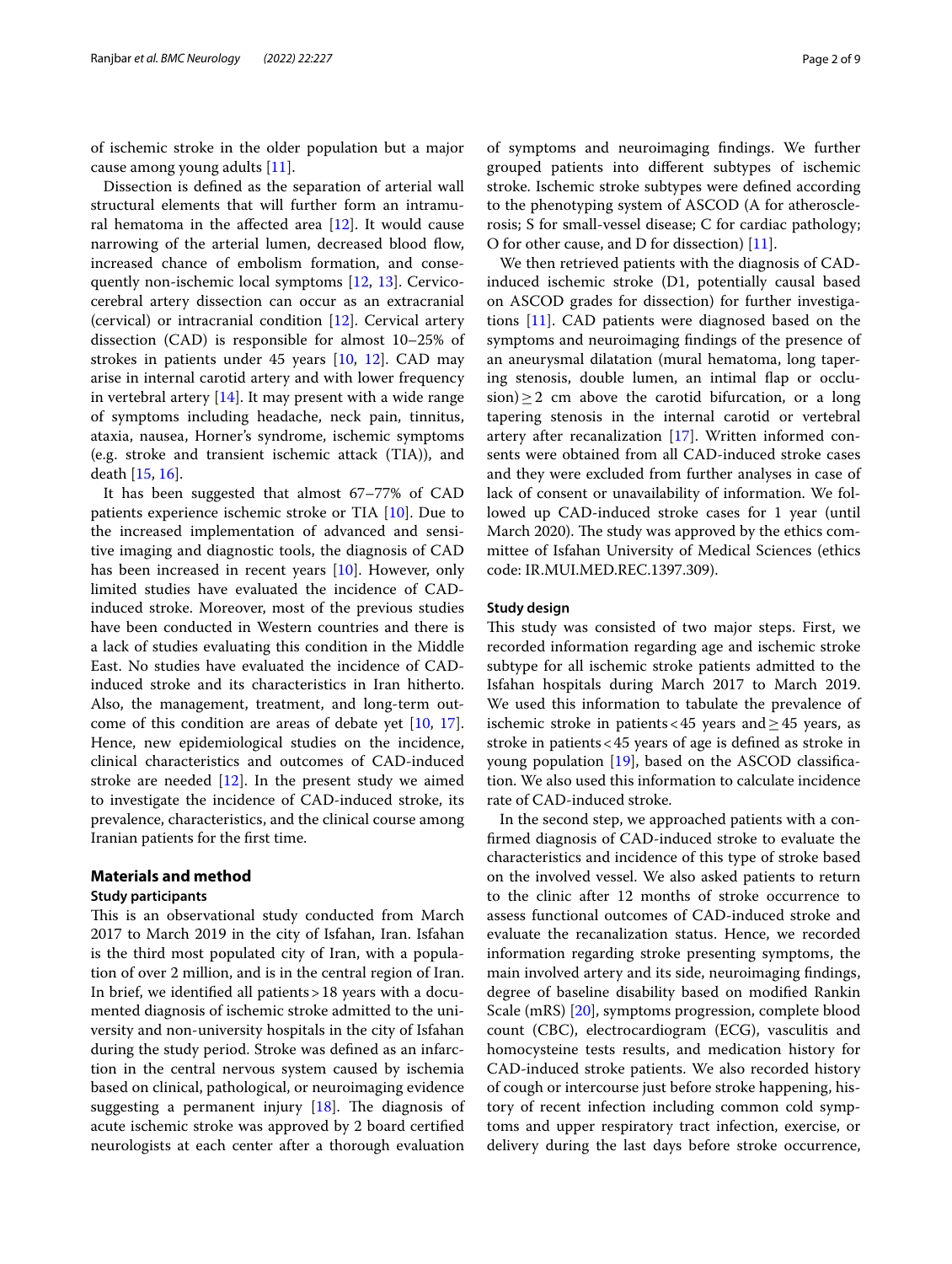and history of head trauma during the last month before stroke occurrence, for dissection patients. History of migraine, smoking, drug and alcohol abuse, and oral contraceptive pill (OCP) use were also recorded.

In the follow up session (after 12 months of stroke occurrence), we assessed the follow up-mRS and recanalization status. Unfavorable functional outcome was defined as mRS > 2. Recanalization was defined as  $>50\%$ relative improvement in the detected stenosis following the treatment.

#### **Statistical analysis**

Continuous variables were expressed as means $\pm$ standard deviation (SD) and categorical variables as frequencies (%). Categorical variables were compared using chi-square test or Fisher's exact test, as appropriate. We used Mann–Whitney U test to compare continuous variables. To identify associated factors with mRS at the follow-up, ordinal logistic regression analyses were performed with adjustment for baseline mRS. Crude incidence rates were calculated and then adjusted for age and gender by the direct method to the WHO reference population [[21\]](#page-8-10). Confdence intervals for Poisson distribution were calculated. We performed statistical analyses using Stata version 14 (STATA: released 14, STATA corporation 2015 College Station, TX, USA). An alpha cut of threshold of <0.05 was considered statistically significant.

## **Results**

During the frst 2 years of study period, 3630 patients were diagnosed with ischemic stroke in Isfahan. Based on ASCOD classifcation, "other causes" were the most common causes of stroke among patients, accounting for 44.1% of all cases (Table [1](#page-2-0)). Among all patients, 4.5% of cases were<45 years.

Of 3630 patients with the diagnosis of ischemic stroke, 51 (1.4%) patients were CAD-induced stroke cases, including 32 patients<45 years old. Overall, CAD was responsible for 19.4% of all ischemic stroke cases in patients < 45 years (Table[1\)](#page-2-0). The crude incidence rate of CAD-induced stroke was 1.20/100,000/year (95% CI: 0.91–1.57) for the 2 years of study period. Age-standardized incidence rate (ASIR) by WHO reference population was 1.19/100,000/year (95% CI: 0.93–1.43) for CADinduced stroke.

Among 51 CAD patients, complete information was available for 47 patients. The crude incidence rate of stroke due to internal carotid artery dissection (ICAD) and vertebral artery dissection (VAD) were 0.66 /100,000/year (95% CI: 0.45–0.95) and 0.45/100,000/year (95% CI: 0.28–0.70), respectively. ASIR was 0.65/100,000/year (95% CI: 0.46–0.84) for ICAD-induced stroke and 0.44/100,000/year (95% CI: <span id="page-2-0"></span>**Table 1** Prevalence of ischemic stroke sub-types based on ASCOD classifcation in the 2 age groups

| Variable             | <45 years | $\geq$ 45 years | Total     | $P$ -value <sup>†</sup> |
|----------------------|-----------|-----------------|-----------|-------------------------|
| Stroke sub-types     |           |                 |           |                         |
| Atherosclerosis      | 16(4.8)   | 314(95.1)       | 330(100)  | < 0.001                 |
| Small-vessel disease | 15(1.7)   | 868(98.3)       | 883(100)  |                         |
| Cardiac pathology    | 30(3.9)   | 734(96.0)       | 764(100)  |                         |
| Other causes         | 72(4.5)   | 1530(95.5)      | 1602(100) |                         |
| Dissection           | 32(62.7)  | 19(37.2)        | 51(100)   |                         |

Percentages are presented as between rows

† : resulted from Chi-square test

0.28–0.60) for VAD-induced stroke. Only 1 out of 47 patients reported a previous history of stroke and none of the patients reported history of TIA.

ICAD was diagnosed in 28 (59.5%) patients and VAD was present in 19 (40.4%) patients. Patients' baseline characteristics are presented in Table [2](#page-3-0). The mean age of patients diagnosed with ICAD and VAT were  $42.8 \pm 14$  and  $40.3 \pm 10.3$  years, respectively  $(p$ -value = 0.416). Right side artery involvement was reported in 13 (46.4%) and 26 (55.3%) patients from the ICAD and VAD groups, respectively (p-value  $= 0.137$ ).

Hemispheric infarct was the most common reported imaging fnding seen in 26 (55.3%) CAD induced-stroke cases. CAD risk factors are presented in Table [2.](#page-3-0) History of previous headache was reported by 10 (21.3%) patients and fve out of these 10 patients reported a change in the pattern of their headaches after stroke occurrence.

Headache was the most common reported symptom at the time of hospital admission, seen in 33 (70.2%) cases. We found no statistically signifcant diference between the frequency of headache as the presenting symptom between ICAD and VAD cases (60.7% and 84.2%, respectively;  $p$ -value = 0.084).

At the time of hospital admission, the mean mRS was  $2.3 \pm 1.3$  and  $2.7 \pm 1.2$  among patients with ICAD and VAD, respectively ( $p$ -value = 0.623). Mean mRS at the time of follow up was  $1.96 \pm 1.28$  among CAD-induced stroke patients, regardless of type of the dissection. An unfavorable follow-up mRS was observed in 11 (39.2%) and 6 (31.5%) patients sufering ICAD and VAD, respectively ( $p$ -value = 0.209).

Hemispheric infarct, brainstem infarct, and cerebellar infarct were the most common reported fndings observed in 55.3%, 19.1% and 17% of all patients, respectively. Patients with ICAD and VAD had diferent neuroimaging fndings, summarized in Table [2.](#page-3-0)

Baseline mRS was a signifcant predictor of follow-up mRS (Spearman's  $r=0.68$ ,  $p$ -value < 0.001). Therefore,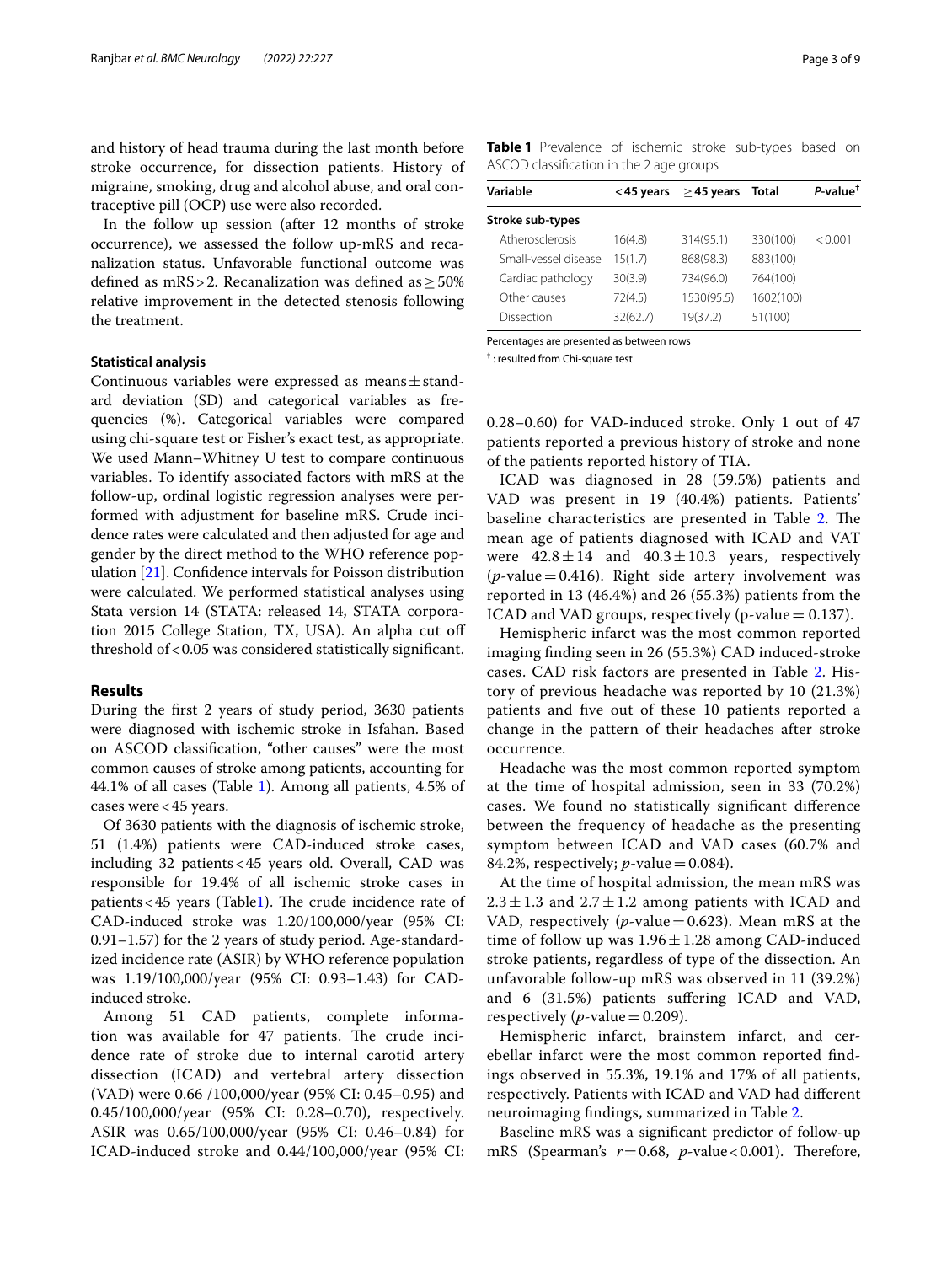## <span id="page-3-0"></span>**Table 2** Patients' baseline characteristics

|                                           | ICAD          | <b>VAD</b>      | Total           | $P$ -value <sup>†</sup>  |
|-------------------------------------------|---------------|-----------------|-----------------|--------------------------|
| Age (mean $\pm$ SD)                       | $42.8 \pm 14$ | $40.3 \pm 10.3$ | $41.8 \pm 12.6$ | 0.416                    |
| <b>Gender</b> [female]                    | 13(46.4)      | 6(31.6)         | 19(40.4)        | 0.309                    |
| <b>Baseline mRS</b> (mean $\pm$ SD)       | $2.3 \pm 1.3$ | $2.7 \pm 1.2$   | $2.5 \pm 1.2$   | 0.623                    |
| $mRS$ at 1 year-follow up (mean $\pm$ SD) | $2.0 \pm 1.2$ | $1.8 \pm 1.3$   | $1.9 \pm 1.2$   | 0.673                    |
| <b>Affected side [Right]</b>              | 13(46.4)      | 26(55.3)        | 26(55.3)        | 0.137                    |
| Headache at presentation                  | 17(60.7)      | 16(84.2)        | 33(70.2)        | 0.084                    |
| Neck pain at presentation                 | 10(35.7)      | 10(52.6)        | 20(42.6)        | 0.250                    |
| Hemiparesis at presentation               | 4(21.0)       | 18(64.2)        | 22 (46.8)       | 0.101                    |
| Progression of symptoms                   | 3(10.7)       | 6(31.6)         | 9(19.1)         | 0.129                    |
| Addiction [heroin, methadone, and opium]  | 4(14.3)       | 5(26.3)         | 9(19.1)         | 0.453                    |
| Type of the addiction                     |               |                 |                 |                          |
| Heroine                                   | 1(3.6)        | O(0.0)          | 1(2.1)          | 0.643                    |
| Methadone                                 | O(0.0)        | 1(5.3)          | 1(2.1)          |                          |
| Opium                                     | 2(7.1)        | 4(21.1)         | 6(12.8)         |                          |
| Alcohol                                   | 2(7.1)        | 1(5.3)          | 3(6.4)          | 1.000                    |
| Smoking                                   | 5(17.9)       | 5(26.3)         | 10(21.3)        | 0.496                    |
| OCP use                                   | 1(7.7)        | O(0.0)          | 1(5.3)          | 1.000                    |
| Infection                                 | 3(10.7)       | 1(5.3)          | 4(8.5)          | 0.638                    |
| Intercourse                               | O(0.0)        | O(0.0)          | O(0.0)          | $\overline{\phantom{a}}$ |
| <b>Exercise</b>                           | 2(7.1)        | 1(5.3)          | 3(6.4)          | 1.000                    |
| Cough                                     | 3(10.7)       | 1(5.3)          | 4(8.5)          | 0.638                    |
| <b>Delivery</b>                           | O(0.0)        | O(0.0)          | O(0.0)          | ä,                       |
| Previous Headache/ Migraine               | 6(21.4)       | 4(21.1)         | 10(21.3)        | 1.000                    |
| Hypertension                              | 4(14.2)       | 2(10.5)         | 6(12.7)         | 0.705                    |
| <b>Diabetes</b>                           | 1(3.5)        | 2(10.5)         | 3(6.3)          | 0.338                    |
| <b>Trauma</b>                             | 8(28.6)       | 5(26.3)         | 13(27.7)        | 0.865                    |
| Type of the trauma                        |               |                 |                 |                          |
| Minor                                     | 3(37.5)       | 1(20.0)         | 4(30.8)         | 1.000                    |
| Major                                     | 5(62.5)       | 4(80.0)         | 9(69.2)         |                          |
| <b>Vasculitis result</b>                  |               |                 |                 |                          |
| Negative                                  | 11(84.6)      | 9(100.0)        | 20(90.9)        | 0.494                    |
| Positive                                  | 2(15.4)       | O(0)            | 2(9.1)          |                          |
| Homocysteine result                       |               |                 |                 |                          |
| Negative                                  | 10(76.9)      | 9(100.0)        | 19(86.4)        | 0.240                    |
| Positive                                  | 3(23.1)       | O(0.0)          | 3(13.6)         |                          |
| <b>Medication</b>                         |               |                 |                 |                          |
| Double anti platelet                      | 21(75.0)      | 16(84.2)        | 37(78.7)        | 0.718                    |
| Anti-coagulant                            | 7(25.0)       | 3(15.8)         | 10(21.3)        |                          |
| New headaches after dissection            | 8(28.6)       | 8(42.1)         | 16(34.0)        | 0.337                    |
| Change in the pattern of headaches        | 3(50.0)       | 2(50.0)         | 5(50.0)         | 1.000                    |
| <b>Vascular findings</b>                  |               |                 |                 |                          |
| Significant stenosis                      | 3(17.6)       | 2(16.7)         | 5(17.2)         | 0.808                    |
| Mobile clot                               | 2(11.8)       | O(0.0)          | 2(6.9)          |                          |
| Total occlusion                           | 12(70.6)      | 10(83.3)        | 22(75.9)        |                          |
| <b>Imaging findings</b>                   |               |                 |                 |                          |
| Cerebellar infarct                        | O(0.0)        | 8(42.1)         | 8(17.0)         | < 0.001                  |
| Brain stem                                | O(0.0)        | 9(47.4)         | 9(19.1)         |                          |
| Hemispheric                               | 25(89.3)      | 1(5.3)          | 26(55.3)        |                          |
| Bilateral                                 | 2(7.1)        | 1(5.3)          | 3(6.4)          |                          |
| No infarct                                | 1(3.6)        | O(0.0)          | 1(2.1)          |                          |

*ICAD* Internal Carotid Artery Dissection, *VAD* Vertebral Artery Dissection, *mRS* Modifed Rankin scale, *OCP* Oral Contraceptive Pill. Percentages are listed in parentheses

† : resulted from Chi-square test (or Fisher's exact test when expected frequencies were less than 5) for categorical variables and Mann–Whitney's test for continues variables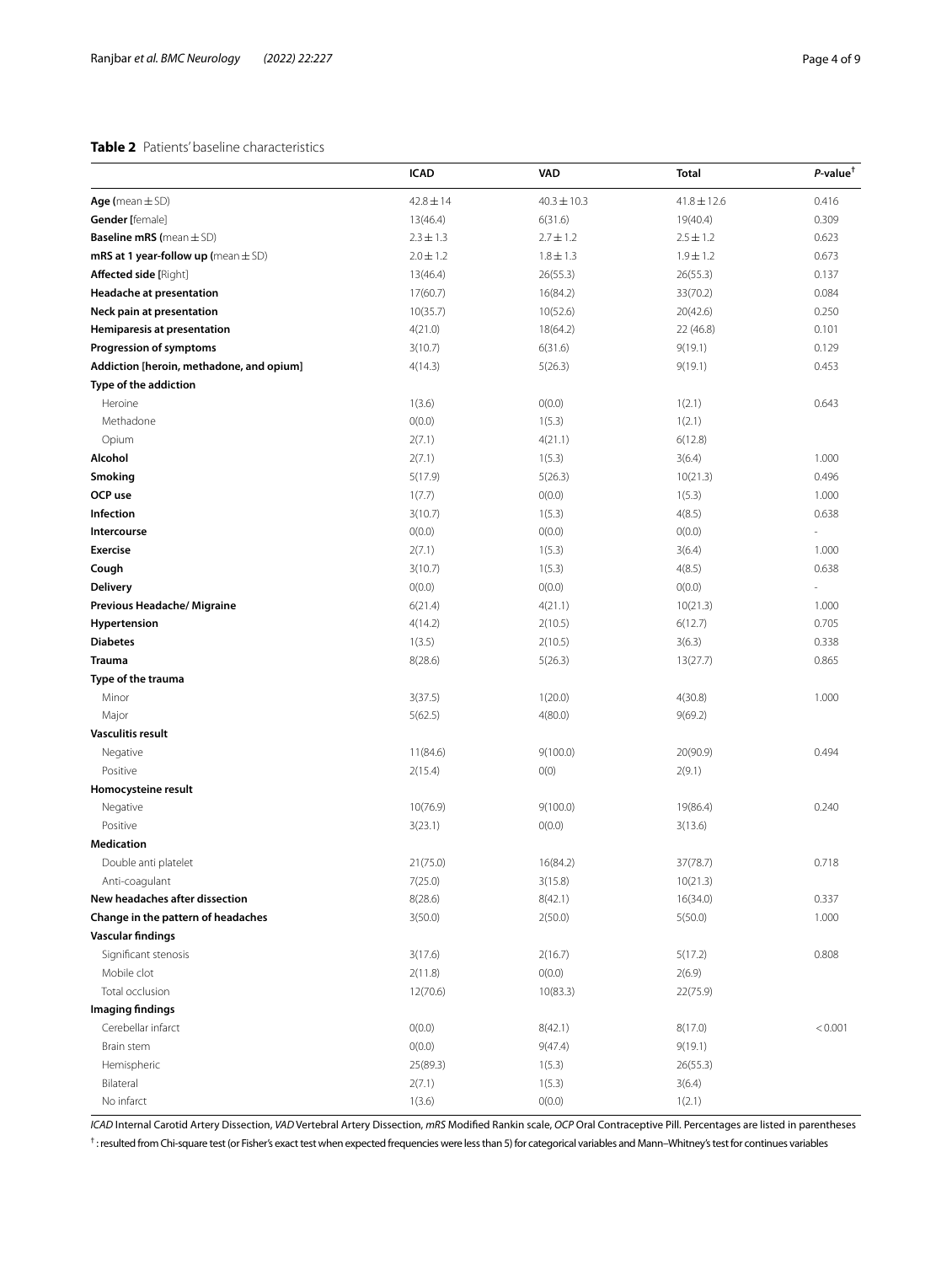to investigate predictive value of other variables for follow-up mRS we used ordinal logistic regression model adjusted for baseline mRS.

Follow-up mRS was signifcantly lower in patients who reported exercising during the last days before stroke occurrence ( $p$ -value=0.037). We found no other factors associated with lower follow-up mRS (Table [3](#page-5-0)). None of the patients experienced stroke recurrence, symptomatic dissection, or TIA during the one year follow up.

Regarding management, anti-coagulant and double antiplatelet medications were prescribed for 10 (21.3%) and 37 (78.7%) patients, respectively, based on the physicians' discretion. It should be noted that double antiplatelet therapy was done for the frst 3 months after stroke occurrence, and it was switch to single antiplatelet therapy after that. Among 47 CAD-induced stroke patients, 35 agreed to be assessed for the recanalization status after 1 year of dissection occurrence. Of these, recanalization occurred in 20 out of 28 patients treated with double antiplatelet and fve out of 7 patients treated with anti-coagulants. We found no statistically signifcant relationship between type of the prescribed medication and the recanalization status ( $OR = 1.00$ , 95% CI: 0.16,6.26, *p*-value = 1.000).

## **Discussion**

In this study, we found a crude incidence rate of 1.20/100,000/year for CAD-induced ischemic stroke in the city of Isfahan, Iran. CAD was the etiology of stroke among 19.4% of patients<45 years and 0.5% of patients≥45 years. ICAD and VAD were responsible for 59.57% and 40.43% of the CAD-induced strokes, respectively. The only factor showed to be associated with a favorable follow-up mRS was history of exercise during the last days before stroke occurrence. None of the double antiplatelet or anti-coagulant medications were superior to the other one in improving follow up-mRS nor they increased the chance of later recanalization.

Diferent studies have reported an annual incidence rate of 2.6–5 per 100,000 individuals for CAD among young patients; the incidence would gradually decrease in older ages [[10,](#page-7-5) [12,](#page-8-1) [22–](#page-8-11)[24\]](#page-8-12). Previous population-based studies have reported the incidence rate of 1–1.5 and 2–3 per 100,000 individuals for VAD and ICAD, respectively [[10,](#page-7-5) [22](#page-8-11)[–24](#page-8-12)]. Information on the incidence rate of CAD presenting with stroke is scarce and most of the previous studies have investigated the incidence of CAD only. The best study that we can compare our results with is the study by Bejot et al.  $[17]$  $[17]$ . They reported a crude incidence rate of 2.97/100,000/year for CAD-induced cerebrovascular events (stroke and TIA). Their results showed a corresponding incidence rate of 1.21/ 100,000/year for cerebrovascular events due to ICAD, and 1.87/100,000/ year for cerebrovascular events due to VAD [[17\]](#page-8-6). We found lower incidence rates in our study. We speculate that these diferences are mainly due to the methodological diferences, although race and ethnicity could also be contributing factors. In the study by Bejot et.al, both TIA and stroke cases were recorded; however, we only looked at ischemic stroke cases. Also, their study population was considerably lower compared to us (total number of 1368 patients with cerebrovascular events, among them 27 patients with CAD-induced stroke).

The prevalence of new or recurrent ischemic stroke among CAD patients is unclear. In some studies, up to 50–60% of cases that were further diagnosed by CAD were initially presented with ischemic stroke [\[10](#page-7-5), [22](#page-8-11), [25,](#page-8-13) [26\]](#page-8-14). CAD-induced stroke is categorized as "stroke of other determined cause" in TOAST (Trial of Org 10,172 in Acute Stroke Treatment) classifcation. CAD is suggested to be the most common cause of stroke in this category [[27\]](#page-8-15). The incidence of stroke of other determined cause was reported to be 5.11/100,000/year in a study conducted in Iran in 2017. However, the exact proportion of dissection patients was not reported in that study or other studies conducted in the Middle East [\[28](#page-8-16)]. In a study conducted in Saudi Arabia, among 85 stroke patients aged 18–45 years, 17.6% were classifed as stroke of other determined cause with only 1 patient with VAD [[29\]](#page-8-17). In another study in Lebanon, the prevalence of stroke of other determined cause category was reported to be 10% [[30](#page-8-18)].

Headache, hemiparesis, and neck pain were the most common presenting symptoms of CAD-induced stroke among our patients. Similarly, headache and neck pain were among the most common presenting symptoms in patients with CAD in the previous studies [[17](#page-8-6), [22](#page-8-11), [31](#page-8-19)]. Trauma (27.7%), smoking (21.3%) and headache disorders/migraine (21.3%) were the most common reported factors among patients in our study. These results are in the same vein with reports from the previous studies. In the study by Bejot et al. smoking and migraine were reported by 37% and 29.6% of the CAD-induced stroke/ TIA, respectively [[17](#page-8-6)]. Arauz et al. reported smoking as the most common risk factor (36%) among 130 CAD patients [[32](#page-8-20)]. In another study conducted among 459 CAD patients, smoking, trauma and migraine were reported by 29%, 26.7% and 25.8% of the participants, respectively, and were consequently the most common reported risk factors [[26](#page-8-14)].

Here we found a favorable follow-up mRS among 63.82% of CAD-induced stroke cases. We did not observe a statistically signifcant diference regarding mean follow up-mRS between patients with ICAD and VAD-inducedstrokes. Also, VAD did not show to be associated with an improved follow-up mRS compared to ICAD. Favorable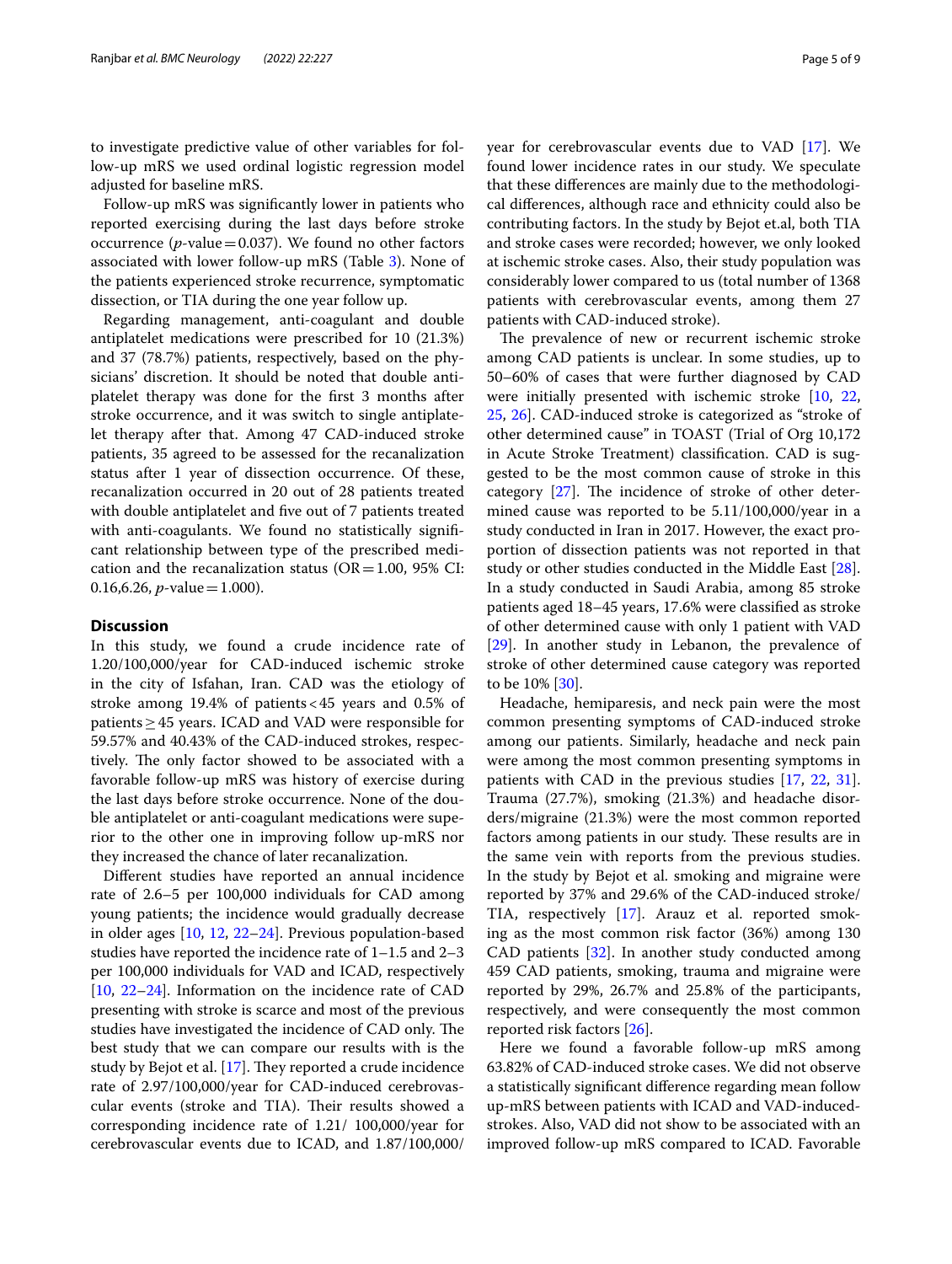|                                | <b>Baseline mRS</b> | mRS at 1 year-<br>follow up | Percent change (%) | Patients with mRS > 2 / $\beta^a$ (SE)<br><b>Total patients</b> |             | P-value   |
|--------------------------------|---------------------|-----------------------------|--------------------|-----------------------------------------------------------------|-------------|-----------|
| Sex                            |                     |                             |                    |                                                                 |             |           |
| Female (ref.)                  | $2.2 \pm 1.3$       | 1. ± 1.2                    | $9.6 \pm 34.2$     | 8/19                                                            | $-0.1(0.6)$ | 0.824     |
| Male                           | $2.7 \pm 1.2$       | $2.0 \pm 1.3$               | $26.3 \pm 35.7$    | 9/28                                                            |             |           |
| Age                            |                     |                             |                    |                                                                 |             |           |
| $<$ 45 (ref.)                  | $2.8 \pm 1.2$       | $2.1 \pm 1.2$               | $24.3 \pm 32.2$    | 12/31                                                           | 1.8(0.4)    | < 0.001   |
| $\geq$ 45                      | $2.0 \pm 1.2$       | $1.7 \pm 1.3$               | $10.4 \pm 41.2$    | 5/16                                                            |             |           |
| Vessel                         |                     |                             |                    |                                                                 |             |           |
| Carotid (ref.)                 | $2.4 \pm 1.3$       | $2.0 \pm 1.2$               | $10.7 \pm 31.5$    | 11/28                                                           | 0.5(0.6)    | 0.341     |
| Vertebral                      | $2.7 \pm 1.2$       | $1.9 \pm 1.3$               | $32.7 \pm 38.3$    | 6/19                                                            |             |           |
| Side                           |                     |                             |                    |                                                                 |             |           |
| Right (ref.)                   | $2.6 \pm 1.3$       | $2.0 \pm 1.4$               | $21.3 \pm 43.4$    | 11/26                                                           | 0.04(0.5)   | 0.948     |
| Left                           | $2.4 \pm 1.2$       | $1.9 \pm 1.1$               | $17.4 \pm 23.8$    | 6/21                                                            |             |           |
| Headache                       |                     |                             |                    |                                                                 |             |           |
| No (ref.)                      | $2.8 \pm 1.1$       | $2.6 \pm 1.0$               | $2.3 \pm 35.1$     | 8/14                                                            | $-1.2(0.6)$ | 0.058     |
| Yes                            | $2.4 \pm 1.3$       | $1.6 \pm 1.2$               | $26.9 \pm 33.9$    | 9/33                                                            |             |           |
| Neck pain                      |                     |                             |                    |                                                                 |             |           |
| No (ref.)                      | $2.6 \pm 1.4$       | $2.2 \pm 1.4$               | $11.6 \pm 35.7$    | 13/27                                                           | $-0.7(0.6)$ | 0.193     |
| Yes                            | $2.3 \pm 1.1$       | $1.6 \pm 1.0$               | $30.4 \pm 33.7$    | 4/20                                                            |             |           |
| <b>Progression of symptoms</b> |                     |                             |                    |                                                                 |             |           |
| No (ref.)                      | $2.5 \pm 1.3$       | $1.8 \pm 1.3$               | $22.0 \pm 38.4$    | 13/38                                                           | 1.0(0.7)    | 0.136     |
| Yes                            | $2.5 \pm 1.1$       | $2.3 \pm 1.2$               | $9.2 \pm 18.8$     | 4/9                                                             |             |           |
| <b>Addiction</b>               |                     |                             |                    |                                                                 |             |           |
| No (ref.)                      | $2.5 \pm 1.3$       | $1.9 \pm 1.2$               | $20.7 \pm 36.5$    | 14/38                                                           | 0.6(0.7)    | 0.391     |
| Yes                            | $2.3 \pm 1.3$       | $2.0 \pm 1.5$               | $14.8 \pm 33.8$    | 3/9                                                             |             |           |
| Alcohol                        |                     |                             |                    |                                                                 |             |           |
| No (ref.)                      | $2.5 \pm 1.3$       | $1.9 \pm 1.2$               | $18.6 \pm 34.6$    | 16/44                                                           | $-0.1(1.2)$ | 0.964     |
| Yes                            |                     |                             |                    | 1/3                                                             |             |           |
| Smoking                        | $2.3 \pm 0.5$       | $1.6 \pm 1.5$               | $33.3 \pm 57.7$    |                                                                 |             |           |
|                                |                     |                             |                    |                                                                 |             |           |
| No (ref.)                      | $2.6 \pm 1.3$       | $2.0 \pm 1.2$               | $17.2 \pm 34.2$    | 15/37                                                           | $-0.3(0.7)$ | 0.695     |
| Yes                            | $2.1 \pm 1.1$       | $1.5 \pm 1.3$               | $28.3 \pm 41.6$    | 2/10                                                            |             |           |
| OCP use                        |                     |                             |                    |                                                                 |             |           |
| No (ref.)                      | $2.2 \pm 1.4$       | $1.8 \pm 1.2$               | $10.2 \pm 35.2$    | 7/18                                                            | N/A         | N/A       |
| Yes                            | $3.0 \pm 0.0$       | $3.0 \pm 0.0$               | $0.0 \pm 0.0$      | 1/1                                                             |             |           |
| Infection                      |                     |                             |                    |                                                                 |             |           |
| No (ref.)                      | $2.6 \pm 1.3$       | $2.0 \pm 1.3$               | $20.2 \pm 36.7$    | 17/43                                                           | 0.5(0.9)    | 0.604     |
| Yes                            | $1.5 \pm 0.5$       | $1.2 \pm 0.5$               | $12.5 \pm 25.0$    | 0/4                                                             |             |           |
| <b>Exercise</b>                |                     |                             |                    |                                                                 |             |           |
| No (ref.)                      | $2.5\pm1.3$         | $2.0 \pm 1.2$               | $16.9 \pm 33.6$    | 16/44                                                           | $-3.1(1.5)$ | $0.037$ * |
| Yes                            | $3.0 \pm 1.0$       | $1.3 \pm 1.5$               | $58.3 \pm 52.0$    | 1/3                                                             |             |           |
| Cough                          |                     |                             |                    |                                                                 |             |           |
| No (ref.)                      | $2.6 \pm 1.3$       | $2.0 \pm 1.3$               | $20.2 \pm 36.7$    | 16/44                                                           | 0.5(0.9)    | 0.604     |
| Yes                            | $1.5 \pm 0.5$       | $1.2 \pm 0.5$               | $12.5 \pm 25.0$    | 1/3                                                             |             |           |
| History of trauma              |                     |                             |                    |                                                                 |             |           |
| No (ref.)                      | $2.4 \pm 1.2$       | $1.9 \pm 1.2$               | $16.9 \pm 27.5$    | 12/34                                                           | $-1.0(0.7)$ | 0.167     |
| Yes                            | $2.8 \pm 1.4$       | $1.9 \pm 1.3$               | $26.6 \pm 52.3$    | 5/13                                                            |             |           |
| Trauma type                    |                     |                             |                    |                                                                 |             |           |
| Minor (ref.)                   | $2.2 \pm 1.7$       | $2.2 \pm 1.7$               | $-12.5 \pm 62.9$   | 2/4                                                             | N/A         | N/A       |
| Major                          | $3.1 \pm 1.2$       | $1.7 \pm 1.3$               | $44.0 \pm 38.9$    | 3/9                                                             |             |           |

## <span id="page-5-0"></span>**Table 3** The relationships between possible risk factors and prognostic factors and mRS at 1 year-follow up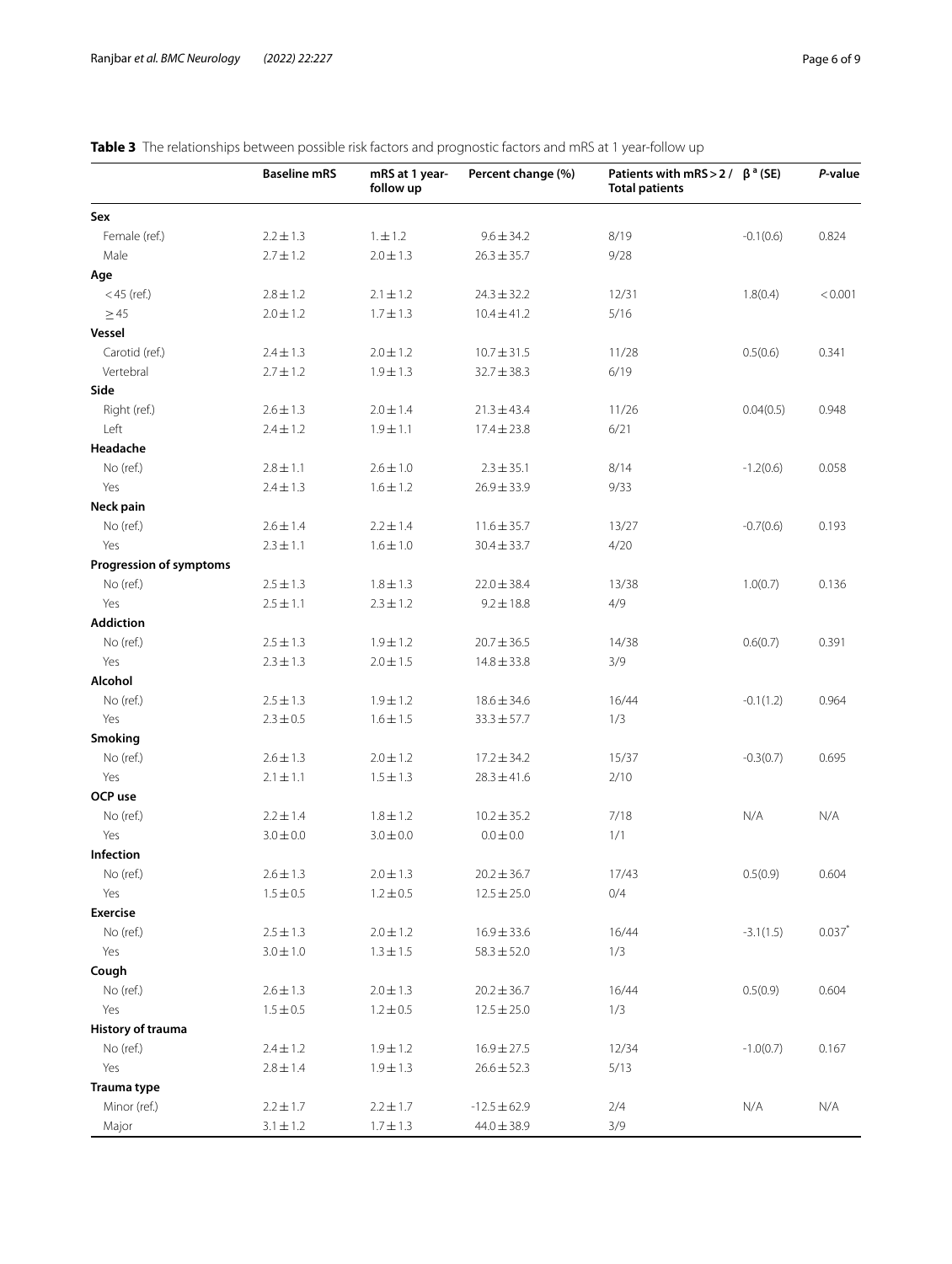**Recanalization**

**Medication**

**Change in the pattern of headaches**

| <b>Table 3</b> (continued)  |                     |                             |                    |                                                                 |             |         |  |
|-----------------------------|---------------------|-----------------------------|--------------------|-----------------------------------------------------------------|-------------|---------|--|
|                             | <b>Baseline mRS</b> | mRS at 1 year-<br>follow up | Percent change (%) | Patients with mRS > 2 / $\beta^a$ (SE)<br><b>Total patients</b> |             | P-value |  |
| Vasculitis test result      |                     |                             |                    |                                                                 |             |         |  |
| Negative (ref.)             | $2.8 \pm 1.2$       | $2.2 \pm 1.3$               | $22.0 \pm 29.7$    | 9/20                                                            | $-0.9(1.6)$ | 0.574   |  |
| Positive                    | $2.5 \pm 0.7$       | $1.5 \pm 0.7$               | $33.3 \pm 47.1$    | 0/2                                                             |             |         |  |
| Homocysteine test result    |                     |                             |                    |                                                                 |             |         |  |
| Negative (ref.)             | $2.8 \pm 1.2$       | $2.1 \pm 1.3$               | $25.4 \pm 31.7$    | 7/19                                                            | 0.9(1.1)    | 0.425   |  |
| Positive                    | $3.0 \pm 1.0$       | $2.6 \pm 0.5$               | $8.3 \pm 14.4$     | 2/3                                                             |             |         |  |
| Previous headache/ Migraine |                     |                             |                    |                                                                 |             |         |  |
| No (ref.)                   | $2.6 \pm 1.2$       | $2.0 \pm 1.2$               | $18.6 \pm 36.3$    | 15/37                                                           | $-0.2(0.7)$ | 0.781   |  |
| Yes                         | $2.3 \pm 1.4$       | $1.7 \pm 1.5$               | $23.3 \pm 35.3$    | 2/10                                                            |             |         |  |
| New headache                |                     |                             |                    |                                                                 |             |         |  |
| No (ref.)                   | $2.4 \pm 1.2$       | $2.0 \pm 1.3$               | $15.3 \pm 36.7$    | 13/31                                                           | $-0.5(0.6)$ | 0.383   |  |
| Yes                         | $2.7 \pm 1.3$       | $1.8 \pm 1.3$               | $27.9 \pm 35.7$    | 4/16                                                            |             |         |  |
|                             |                     |                             |                    |                                                                 |             |         |  |

*mRS* Modifed Rankin scale, *OCP* Oral Contraceptive Pill, *SE* Standard Error, *N/A* Not Applicable as there was not enough data to ft ordinal logistic model

No (ref.) 1.6 $\pm$ 1.1 1.0 $\pm$ 1.0 26.6 $\pm$ 43.4 0/5 N/A N/A N/A

No (ref.) 2.2±1.2 1.9±1.5 13.6±48.7 4/11 0.02(0.7) 0.978

Double anti platelet (ref.) 2.5±1.2 1.9±1.2 21.0±38.2 14/37 0.3(0.7) 0.617

<sup>a</sup> Coefficient regression resulted from ordinal logistic regression model included bassline mRS as covariate

Yes  $3.0 \pm 1.4$   $2.4 \pm 1.6$   $20.0 \pm 29.8$   $2/5$ 

Yes 2.5 $\pm$ 1.4 2.0 $\pm$ 1.3 19.0 $\pm$ 29.5 10/25

Anti-coagulant 2.5±1.6 2.0±1.5 14.1±25.4 3/10

short- and long-term outcomes (mRS $\leq$ 2) among CAD patients have been reported by most of the previous studies. Young age of the CAD cases (mean age around 35 to 45) and fewer concurrent underlying medical conditions have been suggested as possible explanations for more favorable outcome in this group [[17](#page-8-6)]. In the study by Arauz et al., 27% of ICAD patients and 78% of VAD patients reported a favorable outcome by 6 months after dissection occurrence. They also found that a favorable outcome was more frequent among VAD patients compared to those with ICAD [\[32](#page-8-20)]. In another study by Lee et al., a favorable clinical outcome was reported in 92% of 48 CAD patients with a mean follow-up of 7.8 years. In the study by Bejot et al., among 19 patients with stroke related to spontaneous CAD, 84.2% had a favorable mRS at three-months after stroke occurrence  $[17]$ . The slightly lower percentage of patients showing a favorable outcome in our study could be due to the study target population (only CAD patients presenting with ischemic stroke), diferent follow-up periods, and a positive history of recent trauma in some cases.

Follow-up mRS was signifcantly lower in patients who reported exercising during the last days before stroke occurrence in our study. We assume that patients who reported exercising during the last days before stroke occurrence, were probably engaged in sports activity more regularly compared to others. Similar to what we observed, in a study lack of physical activity prior to stroke was found as an independent predictor of poor outcome in a year from stroke [[33](#page-8-21)].

Regarding management in our study, double-antiplatelets and anticoagulants were prescribed for 78.7% and 21.3% of the patients, respectively. Recanalization occurred in 71.4% of the patients after 1 year follow-up. Previous studies reported an equivalent efficacy for antiplatelet and anticoagulant treatment in CAD-induced stroke patients, but no study have compared the efficacy of short-term dual-antiplatelets and anticoagulants after acute ischemic strokes  $[10, 34]$  $[10, 34]$  $[10, 34]$  $[10, 34]$ . Generally, the decision on the prescribed medication depends on various patient factors, history, and list of medications [\[35\]](#page-8-23).

In the current study, the most common neuroimaging fndings among CAD-induced stroke patients were hemispheric infarct, brainstem infarct, and cerebellar infarct, with diferent frequency of these fndings among ICAD and VAD individuals. Most of the ICAD patients presented with hemispheric infarct, while brainstem infarct and cerebellar infarct were the most common fndings among VAD patients. In the study by Lee et al., of 60% of the CAD patients who showed an infarct in their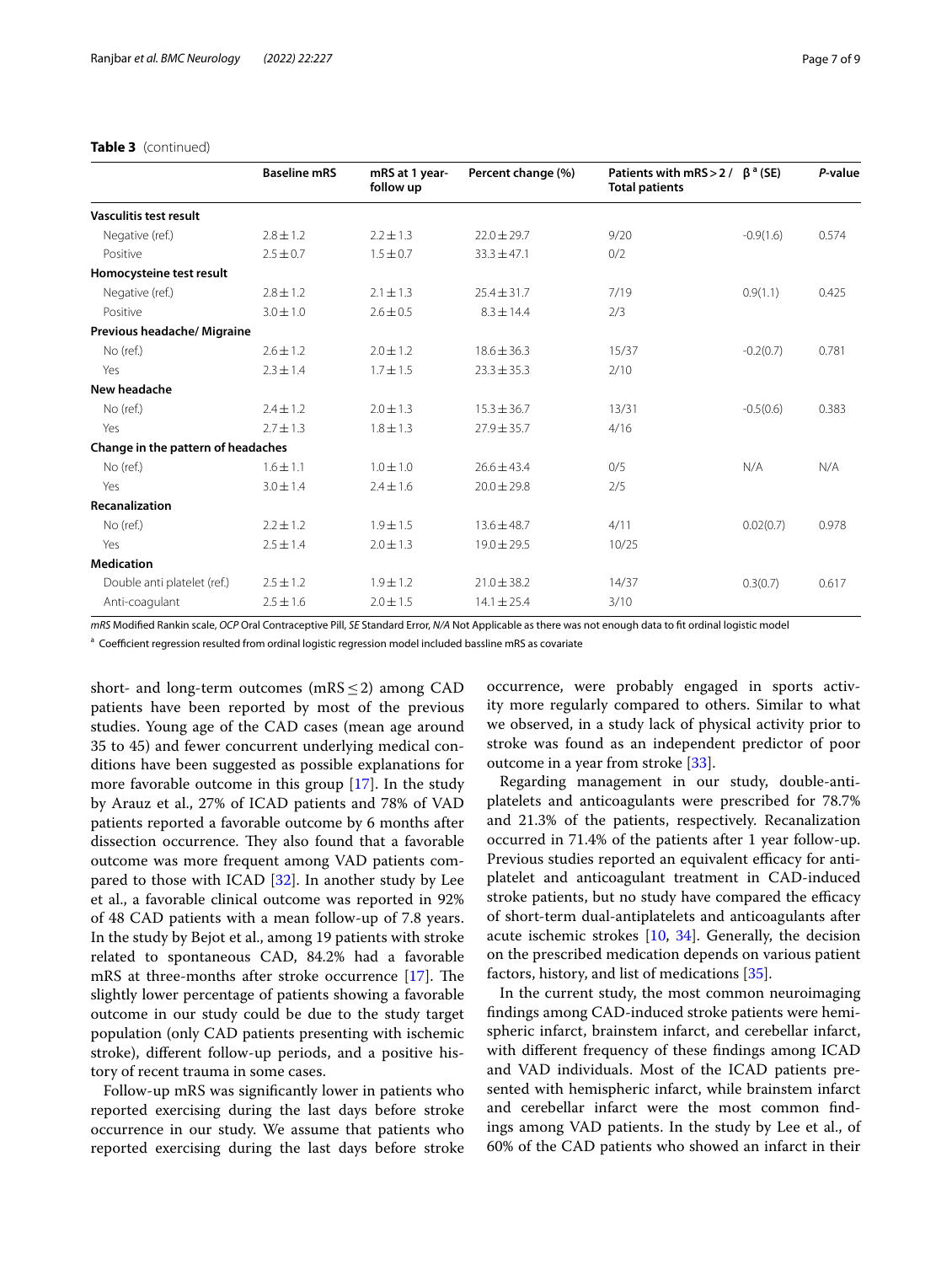neuroimaging, cerebral infarct was documented in 83% of the VAD patients and 47% of the ICAD patients [\[22](#page-8-11)]. Cerebral infarct has been reported as the most common neuroimaging fnding in other previous studies as well [[36–](#page-8-24)[38](#page-8-25)].

To the best of our knowledge, this is the frst study that assesses the incidence of CAD-induced stroke in Iran and presents patients factors in this group. The main limitation of our study is that we were not able to assess the recanalization status in all CAD-induced stroke patients as some of them were not willing to undergo further neuroimaging studies. Also, we were not able to collect the exact duration of hospitalization and cigarette pack/year in each patient. It should be noted that our fndings on the incidence rate of CAD-induced stroke might not be generalizable to the whole Iranian population and further studies from other regions of Iran are needed.

## **Conclusion**

The crude incidence rate for CAD-induced ischemic stroke was 1.20/100,000/year in our study. CAD-induced stroke was higher among patients under 45 years. Headache, hemiparesis, and neck pain were the most common presenting symptoms in CAD-induced stroke patients. History of exercise during the last days before stroke occurrence was associated with a better functional outcome after 1 year. History of trauma, smoking, and previous headache/migraine were the most common reported factors. Hemispheric infarct was the most common neuroimaging fnding in stroke patients with ICAD, while cerebellar and brain stem infarcts were more common fndings among those with VAD. Most of the patients reported a mRS $\leq$ 2 after 1 year of follow-up indicating the good prognosis of ischemic stroke due to CAD. None of the double-antiplatelet or anticoagulant medications were superior to the other one with regards to follow-up mRS. In most of the patients, recanalization was occurred by 1 year of follow-up, regardless of the medical management. This study provides valuable findings on the characteristics of CAD-induced ischemic stroke in the Iranian population. More population-based studies with longer follow-ups are recommended to better understand the specifc characteristics and prognostic factors of CAD-induced stroke**.**

#### **Acknowledgements**

We would like to thank the Isfahan University of Medical Sciences for funding and supporting this study.

#### **Authors' contributions**

MR contributed to designing and conducting the study, collecting data, interpreting the results, drafting the manuscript, and approving the manuscript as submitted. NB contributed to designing and conducting the study, analyzing the data, interpreting the results, drafting the manuscript, and approving the manuscript as submitted. MY contributed to designing the study, analyzing the data, interpreting the results, and approving the manuscript as submitted.

SM contributed to conducting the study, interpreting the results, and approving the manuscript as submitted. MT contributed to conducting the study, interpreting the results, and approving the manuscript as submitted. FK contributed to conceptualizing the study, designing the study, interpreting the results, supervising the study, and approving the manuscript as submitted. MS contributed to conceptualizing the study, designing the study, interpreting the results, supervising the study, and approving the manuscript as submitted. The authors read and approved the fnal manuscript.

#### **Funding**

This study was funded by the vice-chancellor for research and technology of Isfahan University of Medical Sciences (project number: 397677).

#### **Availability of data and materials**

The data that support the fndings of this study are available from the corresponding author upon request from qualifying researchers. The data are not publicly available due to privacy and ethical restrictions.

#### **Declarations**

#### **Ethics approval and consent to participate**

The study was approved by the ethics committee of Isfahan University of Medical Sciences (ethics code: IR.MUI.MED.REC.1397.309). The study was in accordance with the ethical standards of the national research committee and the Helsinki declaration. Informed written consents were obtained from all patients.

#### **Competing interests**

The Authors declare that there is no confict of interest.

#### **Consent for publication**

Not applicable.

#### **Author details**

<sup>1</sup> Department of Neurology, School of Medicine, Isfahan University of Medical Sciences, Hezar Jarib Street, Isfahan 73461-81746, Iran. <sup>2</sup>Isfahan Neurosciences Research Center, Isfahan University of Medical Sciences, Isfahan, Iran. <sup>3</sup>Child Growth and Development Research Center, Research Institute for Primordial Prevention of Non-Communicable Disease, Isfahan University of Medical Sciences, Isfahan, Iran. <sup>4</sup>Interventional Cardiology Research Center, Cardiovascular Research Institute, Isfahan University of Medical Sciences, Isfahan, Iran.

#### Received: 8 February 2022 Accepted: 15 June 2022 Published online: 21 June 2022

#### **References**

- <span id="page-7-0"></span>1. Bonita R, et al. The global stroke initiative. Lancet Neurol. 2004;3(7):391–3.
- <span id="page-7-1"></span>2. Benjamin EJ, et al. Heart disease and stroke statistics—2019 update: a report from the American Heart Association. Circulation. 2019. 139(10):e56-e528.
- 3. Bahonar A, et al. Ten-year trend in stroke incidence and its subtypes in Isfahan, Iran during 2003–2013. Iran J Neurol. 2017;16(4):201–9.
- Farhoudi M, et al. Stroke subtypes, risk factors and mortality rate in northwest of Iran. Iran J Neurol. 2017;16(3):112–7.
- 5. Daneshfard B, et al. Epidemiology of stroke in Shiraz Iran. Iran J Neurol. 2015;14(3):158–63.
- 6. Bahonar A, et al. Seasonal and monthly variation in stroke and its subtypes-10 year hospital-based study. Mater Sociomed. 2017;29(2):119–23.
- <span id="page-7-2"></span>7. Khorvash F, et al. Comparison of acute ischemic stroke evaluation and the etiologic subtypes between university and nonuniversity hospitals in Isfahan Iran. Int J Stroke. 2019;14(6):613–9.
- <span id="page-7-3"></span>8. Bhatt N, Malik AM, Chaturvedi S. Stroke in young adults: fve new things. Neurol Clin Pract. 2018;8(6):501–6.
- <span id="page-7-4"></span>9. Radu RA, et al. Etiologic classifcation of ischemic stroke: Where do we stand? Clin Neurol Neurosurg. 2017;159:93–106.
- <span id="page-7-5"></span>10. Marciniec M, et al. Non-traumatic cervical artery dissection and ischemic stroke: a narrative review of recent research. Clin Neurol Neurosurg. 2019;187:105561.